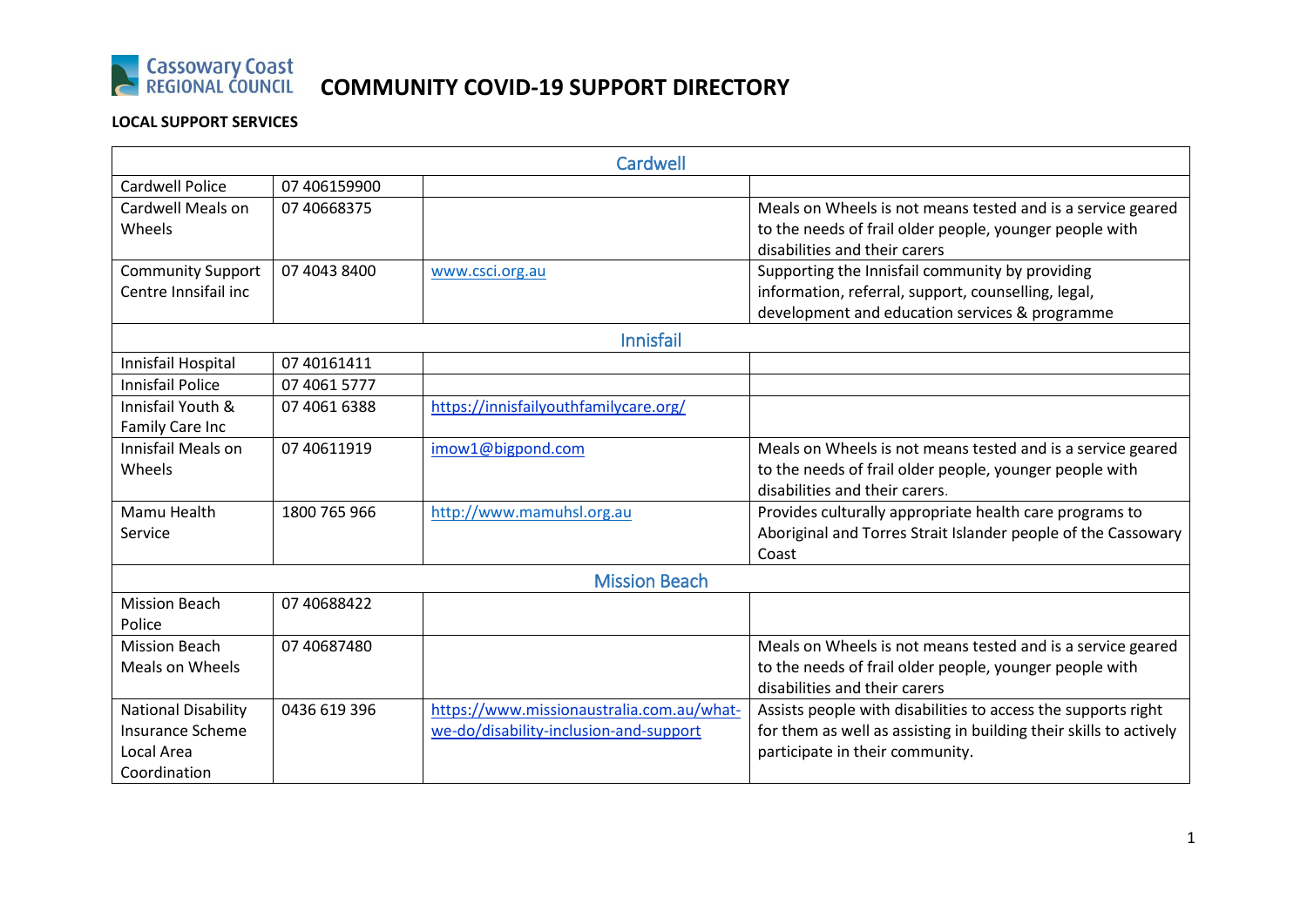## **Cassowary Coast COMMUNITY COVID-19 SUPPORT DIRECTORY**

| Tullv                       |              |                                    |                                                             |
|-----------------------------|--------------|------------------------------------|-------------------------------------------------------------|
| Tully Hospital              | 07 40684144  |                                    |                                                             |
| <b>Tully Police</b>         | 07 40684000  |                                    |                                                             |
| <b>Tully Support Centre</b> | 07 4068 1004 | https://tullysupportcentre.com.au/ | Providing information, referral and support                 |
| Tully Meals on              | 07 40681497  |                                    | Meals on Wheels is not means tested and is a service geared |
| Wheels                      |              |                                    | to the needs of frail older people, younger people with     |
|                             |              |                                    | disabilities and their carers                               |

#### **DOMESTIC AND FAMILY VIOLENCE**

| Cassowary Coast        | 07 4068 1004 | https://tullysupportcentre.com.au/services/cassowary-                   | Providing support for women and children affected by |
|------------------------|--------------|-------------------------------------------------------------------------|------------------------------------------------------|
| Domestic and           |              | coast-domestic-and-family-violence-service-ccdfvs/                      | DFV, including those people who are currently        |
| <b>Family Violence</b> |              |                                                                         | experiencing or have experienced DFV in their lives. |
| Service                |              |                                                                         |                                                      |
| Innisfail Domestic     |              | 07 4061 2778   https://innisfailyouthfamilycare.org/innisfail-domestic- |                                                      |
| Violence Support       |              | voilence-support-service/                                               |                                                      |
| Service                |              |                                                                         |                                                      |

#### **LOCAL COMMUNITY HOUSING SERVICES**

| Cassowary Coast          | 07 4043 8854 | http://www.cassowarycoast.qld.gov.au      | A community housing service for residents of the Cassowary |
|--------------------------|--------------|-------------------------------------------|------------------------------------------------------------|
| <b>Regional Council</b>  |              |                                           | Coast Region in partnership with the Department of Housing |
| <b>Community Housing</b> |              |                                           | and Public Works                                           |
| Wet Tropics              | 07 4061 6388 | https://innisfailyouthfamilycare.org/wet- | A Community Rent Scheme Program (CRS) is funded by the     |
| <b>Community Housing</b> |              | tropics-community-housing/                | Department of Housing & Public Works                       |

#### **STATE SUPPORT SERVICES**

| Recovery Hotline | 1800173349 | <sup>1</sup> The Community Recovery Hotline is also available to support |
|------------------|------------|--------------------------------------------------------------------------|
|                  |            | vulnerable Queenslanders in home quarantine who have no                  |
|                  |            | other means of support.                                                  |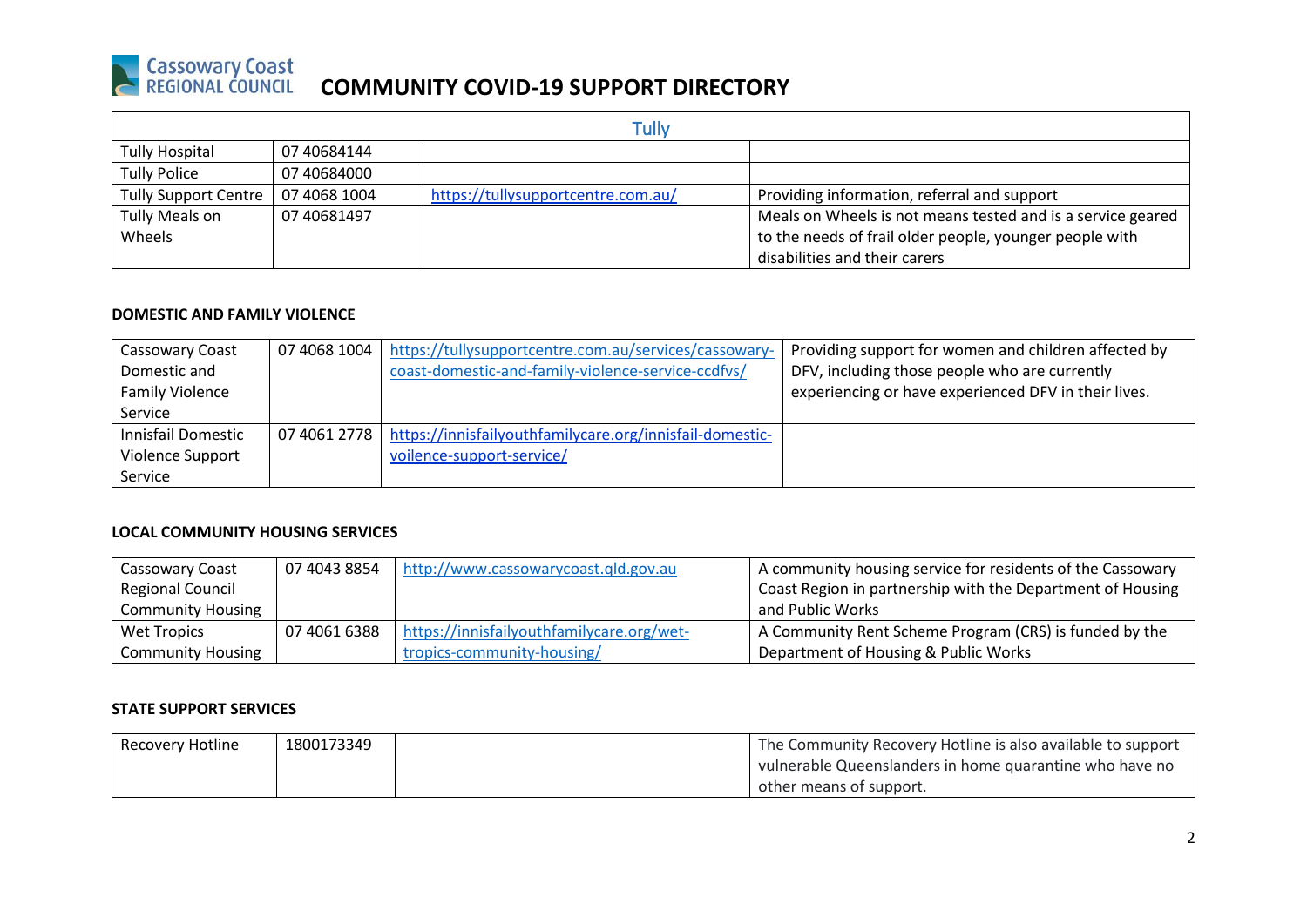

|                           |             |                                           | The hotline assists people who have been advised to            |
|---------------------------|-------------|-------------------------------------------|----------------------------------------------------------------|
|                           |             |                                           | quarantine at home by a medical professional, Queensland       |
|                           |             |                                           | Health or through government direction and have no other       |
|                           |             |                                           | mechanisms for support.                                        |
|                           |             |                                           | Our staff will be able to work with partner organisations to   |
|                           |             |                                           | arrange non-contact delivery of essential food and             |
|                           |             |                                           | medication to people in quarantine with no other means of      |
|                           |             |                                           | support.                                                       |
| <b>Tenants Queensland</b> | 1300744263  | www.tenantsqld.org.au                     |                                                                |
| <b>QSTARS</b>             | 1300744263  | https://innisfailyouthfamilycare.org/wet- | State-wide tenants Advice and Referral Service                 |
|                           |             | tropics-community-housing/                |                                                                |
| Queensland                |             |                                           | Queensland Corrective Services (QCS) contributes to a fair,    |
| Corrective Services-      |             |                                           | safe and just Queensland by managing government and            |
| Innisfail Branch          |             |                                           | privately operated custodial facilities and supporting the     |
|                           | 07 42328801 | <b>Queensland Corrective Services</b>     | rehabilitation of offenders within and outside our facilities. |
|                           |             |                                           | We assist crime prevention through the humane                  |
|                           |             |                                           | containment, supervision and rehabilitation of offenders in    |
|                           |             |                                           | correctional centres and the community.                        |

#### **NATIONAL SUPPORT SERVICES**

| Al-Anon Family            | 07 3229 2501 | https://www.al-anon.org.au/             |                                   |
|---------------------------|--------------|-----------------------------------------|-----------------------------------|
| Groups Australia          |              |                                         |                                   |
| <b>Alcoholics</b>         | 1300 222 222 | https://aa.org.au/                      |                                   |
| Anonymous                 |              |                                         |                                   |
| Beyondblue                | 1300 224 636 |                                         | Mental health and wellbeing       |
| Centacare FNQ             | 07 4044 0130 | https://www.centacarefnq.org/           |                                   |
| <b>DVConnect</b>          | 1800 811 811 |                                         | 24 hour DV Helpline               |
| <b>Emergency Services</b> | 000          |                                         | Ambulance/Fire/Police             |
| Headspace                 | 1800 650 890 |                                         | Youth mental health and wellbeing |
| Healthdirect              |              | https://www.healthdirect.gov.au/mental- | Free Australian health advice.    |
|                           |              | health-helplines                        |                                   |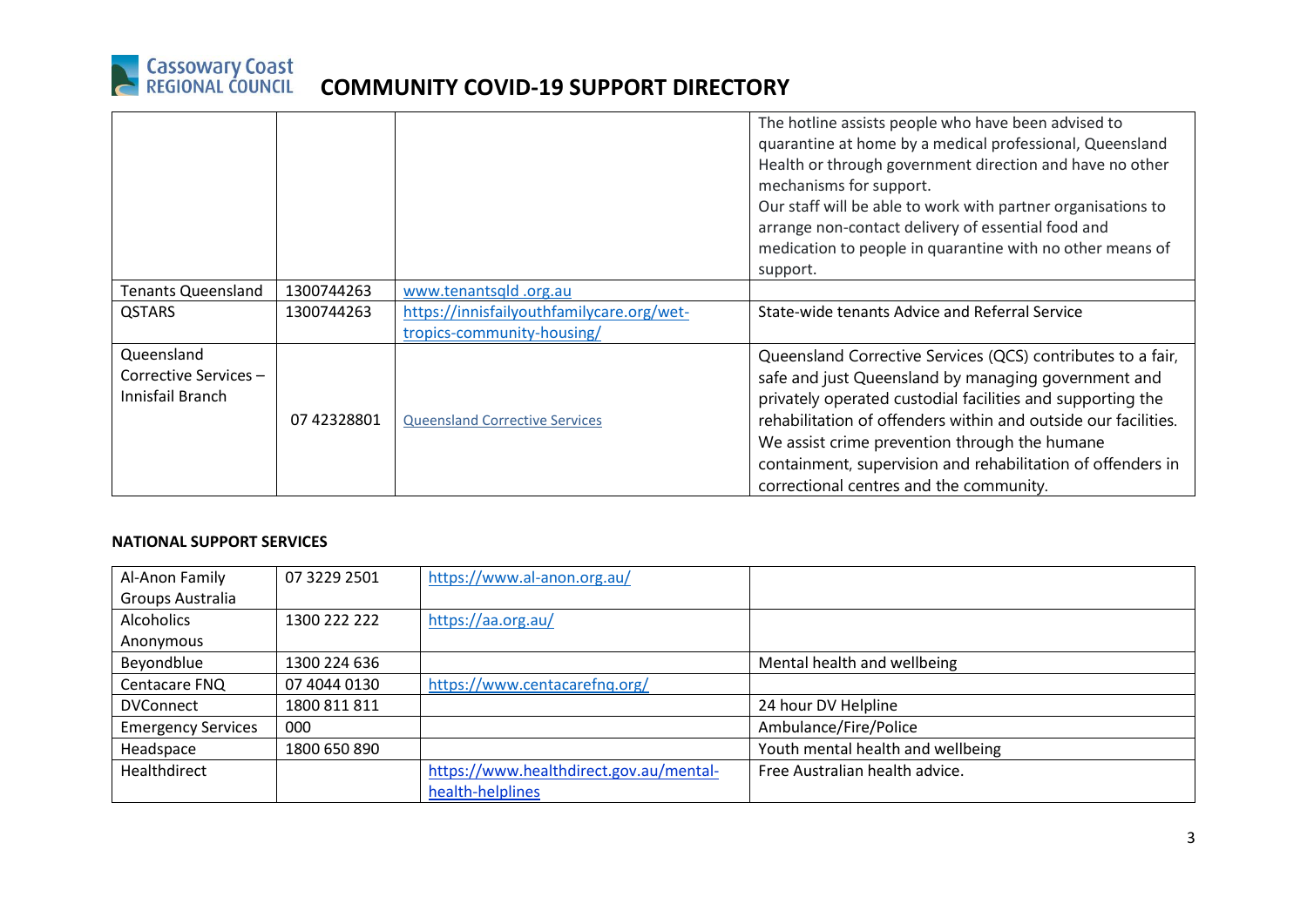

|                    |               | https://www.healthdirect.gov.au/mental-<br>health-services-infographic |                                                           |
|--------------------|---------------|------------------------------------------------------------------------|-----------------------------------------------------------|
| Kids Helpline      | 1800 55 1800  |                                                                        | specifically for children and young people aged 5 to 25   |
| Lifeline           | 13 11 14      |                                                                        | Mental health and wellbeing                               |
| MensLine Australia | 1300 78 99 78 |                                                                        | Professional telephone and online support and information |
|                    |               |                                                                        | service for Australian men. 24 hours / 7 days a week.     |
| MindSpot           | 1800 61 44 34 |                                                                        | Free telephone and online service providing online        |
|                    |               |                                                                        | assessment and treatment for anxiety and depression.      |
|                    |               |                                                                        | MindSpot is not an emergency or instant response service. |
|                    |               |                                                                        | AEST 8am-8pm (Mon-Fri), 8am-6pm (Sat)                     |
| Salvation Army     | 1300 622 217  |                                                                        | Disasters and emergencies support                         |